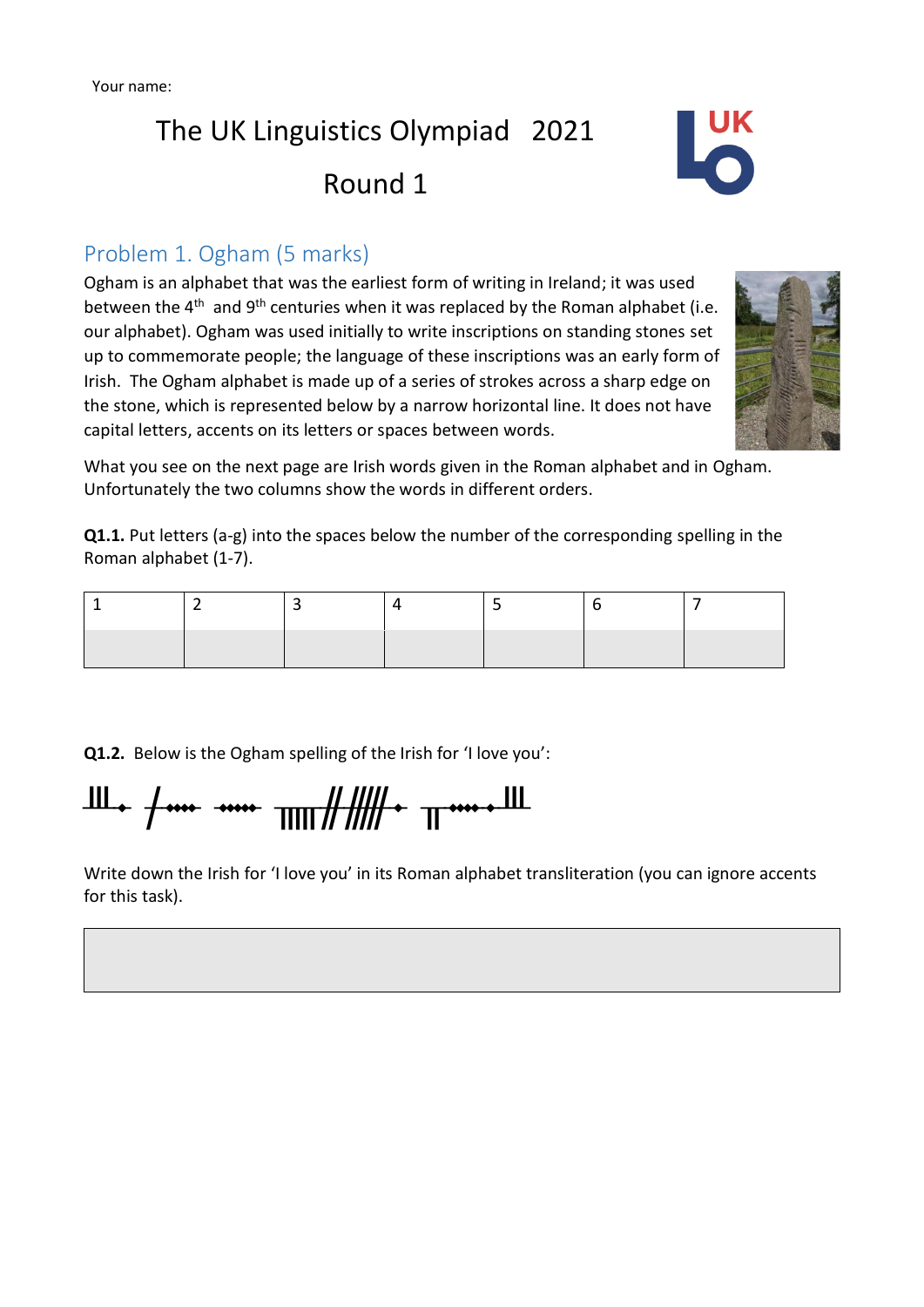The UK Linguistics Olympiad 2021





|                | Roman alphabet                     |              | Ogham                                                                                                                            |  |  |
|----------------|------------------------------------|--------------|----------------------------------------------------------------------------------------------------------------------------------|--|--|
| $\mathbf{1}$   | grá (love)                         | a            | ╨╨ <b>┅┅╌</b> ╫┸╥╼╨╨┸                                                                                                            |  |  |
| $\overline{2}$ | teaghlach (family)                 | $\mathsf b$  | $\frac{1}{1!}$ $\frac{1}{1!}$ $\frac{1}{1!}$ $\frac{1}{1!}$ $\frac{1}{1!}$ $\frac{1}{1!}$ $\frac{1}{1!}$ $\frac{1}{1!}$ $\cdots$ |  |  |
| 3              | Éire (Ireland)                     | $\mathsf{C}$ |                                                                                                                                  |  |  |
| $\overline{4}$ | neart (strength)                   | d            |                                                                                                                                  |  |  |
| 5              | saol (life)                        | $\mathsf e$  | Ш                                                                                                                                |  |  |
| 6              | síocháin (peace)                   | $\mathbf{f}$ |                                                                                                                                  |  |  |
| 7              | grá mo chroí (love of<br>my heart) | g            |                                                                                                                                  |  |  |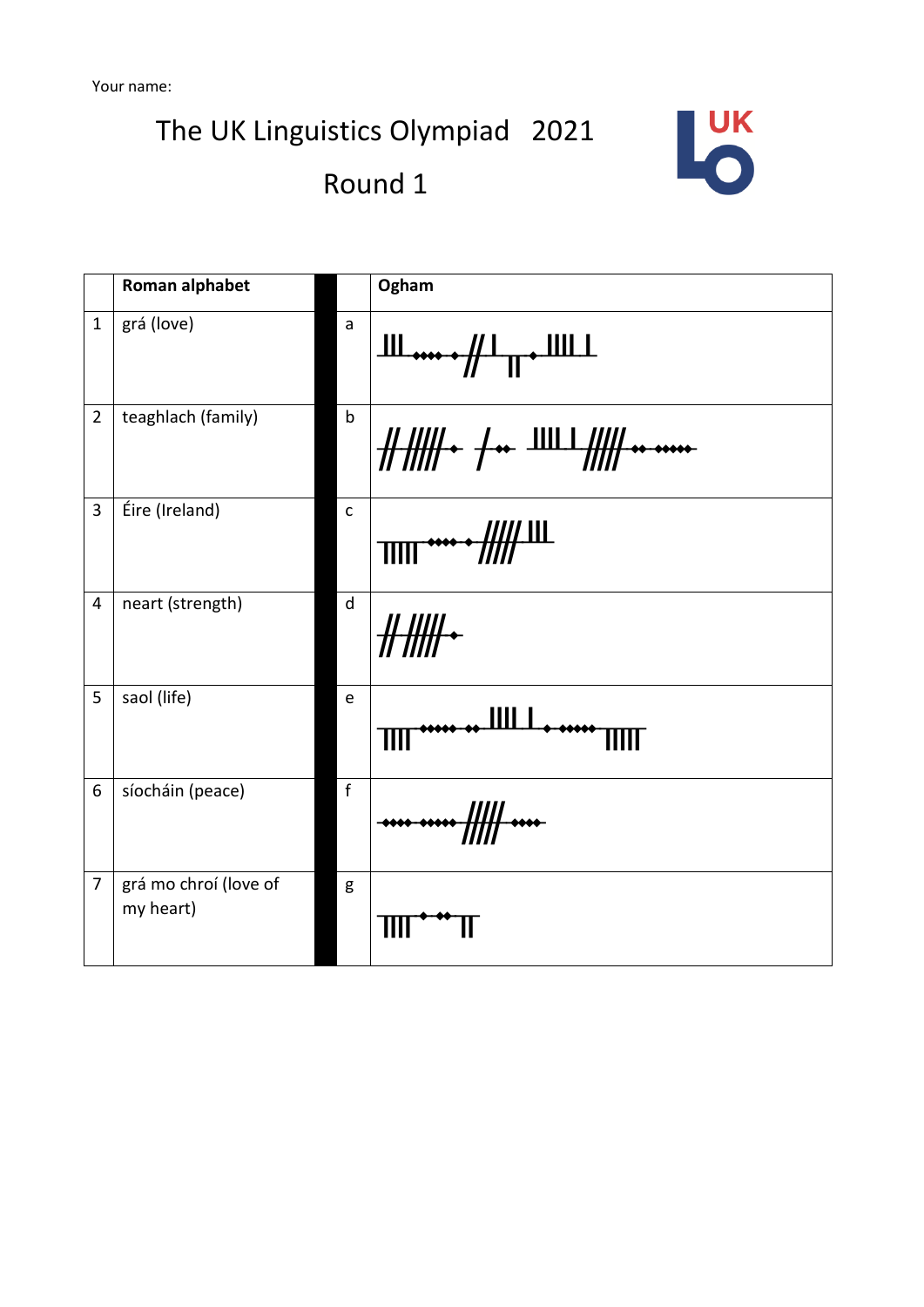The UK Linguistics Olympiad 2021

## Round 1



### Solution and marking.

Scoring: (max 12)

- $Q1.1: 1$  for each correct letter. (max = 7)
- Q1.2: 1 for each correct word. (max =5)
	- o No half marks.
	- o Ignore word spaces and their absence.

#### **Q1.1.**

#### **Q1.2.**

**ta me i ngra leat**